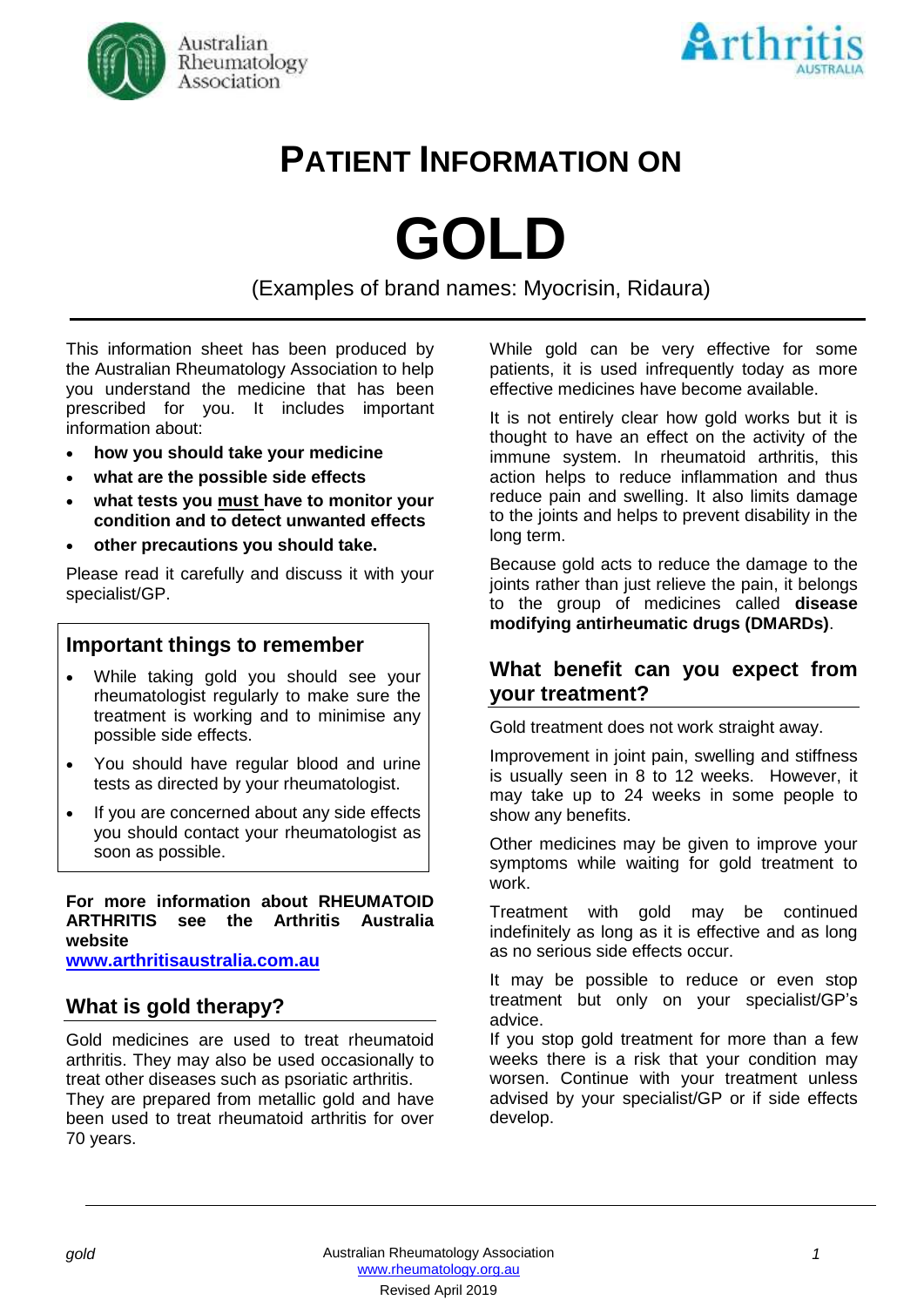# **How is gold therapy taken?**

One form of gold, sodium aurothiomalate (brand name Myocrisin) is a liquid, which is injected into a muscle. The other form, auranofin (brand name Ridaura) is taken as tablets.

Injectable gold is given into the large muscles such as the buttock or shoulder, not into the ioints.

#### *What is the dosage?*

The first dose is usually a very small 'test' dose e.g. 10 mg to make sure that you are not allergic to the medicine.

The usual maintenance dose for adults is in the range of 25 to 50mg. This is given once a week for the first 4 to 6 months. After that, if there is an improvement in your condition, the frequency of injections may be reduced to fortnightly or even monthly intervals.

It is generally not a problem if you miss a single dose of gold, for example if you are on holidays. A change in the schedule of dosage can be worked out beforehand.

Gold tablets are used less frequently than injections, as they seem to be less effective. They are taken daily at a dose of between one and three of the 3 mg tablets.

#### *Are other medicines taken with gold therapy?*

Gold may be used with other arthritis medicines including:

- other DMARDs such as methotrexate
- steroid medicines such as prednisolone or cortisone injections into the joint
- anti-inflammatory medicines (NSAIDs) such as naproxen (Naprosyn) or ibuprofen (Brufen/Nurofen)
- simple pain medicines such as paracetamol.

# **Are there any side effects?**

You might experience side effects with your treatment. Tell your specialist/GP if you are concerned about possible side effects.

A reduction in dose may minimise side effects so that you can continue to take this treatment. Your specialist/GP will advise on any dose changes that are necessary.

#### *Most common possible side effects*

- The most common side effects include *skin itchiness*, a variety of *skin rashes* and *increased sensitivity to the sun.* It is a good idea to apply sunscreen and wear a hat when out in the sun. If a rash develops gold will be ceased.
- Other side effects such as *mouth ulcers*, *alterations in taste* (metallic taste), *hot flushes* and *diarrhoea.*
- Immediately following an injection, you may feel *dizzy, flushed* or *weak*. These feelings should go away if you lay down for a few minutes.
- *Joint pain* for one or two days after the injection may occur but should only happen with the first few injections.

#### *Less common or rare possible side effects*

There are some rare but potentially serious side effects with gold treatment.

- *Blood cells*: Gold may cause a drop in the numbers of white blood cells which fight infection. It may also cause a drop in the numbers of platelets which help to stop bleeding. If you develop a sore mouth, mouth ulcers, easy bruising, nosebleeds, bleeding gums, breathlessness, infection or fever tell your specialist/GP straight away.
- *Kidneys*: Infrequently, gold may affect the kidneys. This causes leakage of protein and blood into the urine. Traces of protein and/or blood in the urine are often not a problem; larger amounts usually mean that gold will be stopped. If protein leakage does occur, provided the gold is stopped, there is little chance of serious kidney damage developing.
- *Skin pigmentation* or [chrysiasis](http://dermnetnz.org/reactions/chrysiasis.html) can occur with prolonged treatment.
- Other side effects include *liver injury, lung disease or inflammation of the intestines, (enterocolitis).* Although serious, they are very rare.

### **What precautions are necessary?**

#### *Blood and urine tests*

Since the blood cells and kidneys may be affected by gold treatment, you **must** have regular blood and urine checks. At the start, these are checked before each gold injection. The interval between tests may be spaced out with long-term treatment. With tablets, monthly tests may be required.